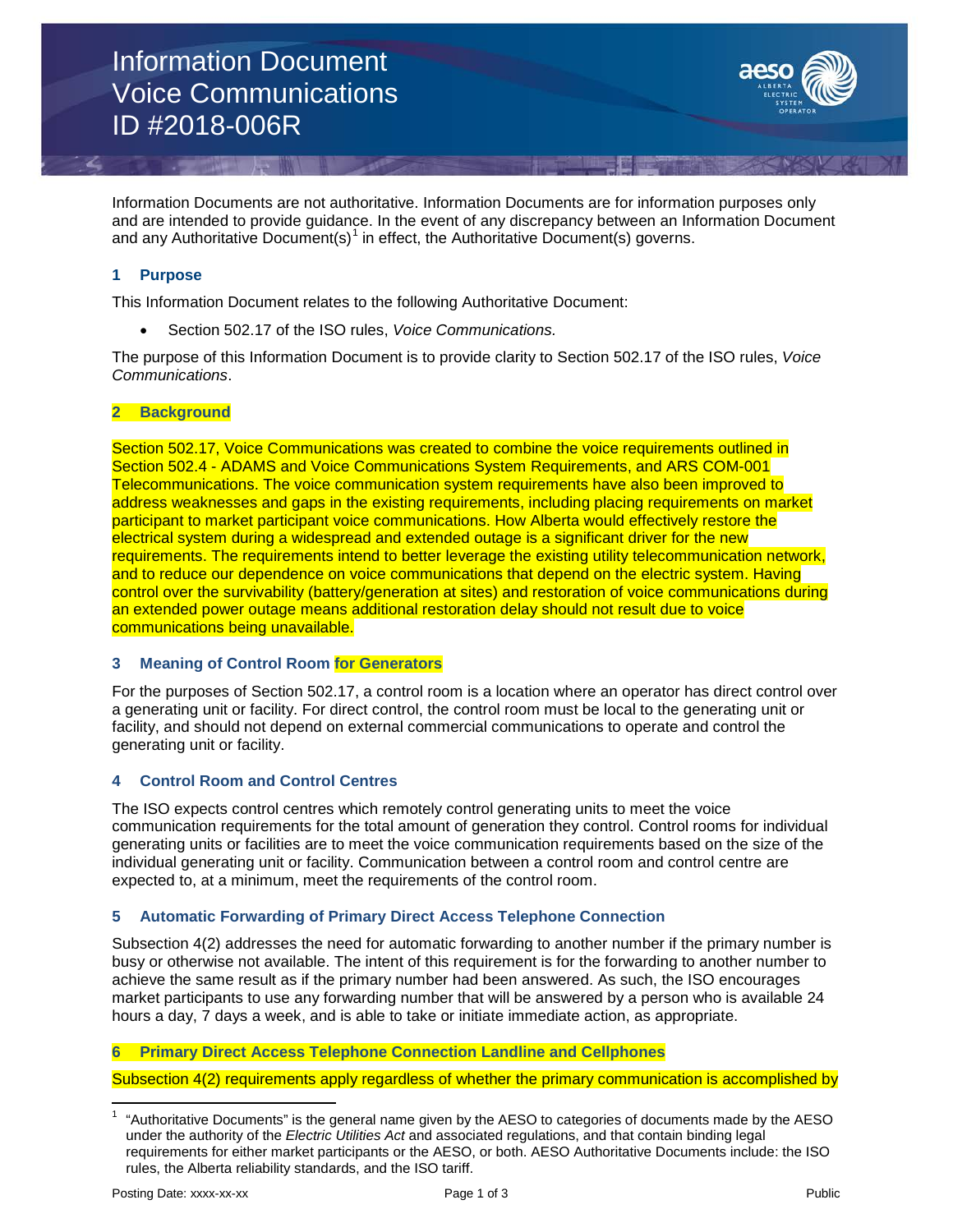# Information Document Voice Communications ID #2018-006R



landline or by cellphone.The following are the concerns of the AESO with using a cellphone as primary communication: reliability of network and signal in rural areas, potential for the phone to be misplaced or damaged, and sustainability of the wireless network during a extended power outage due to increased traffic. Regardless the concerns and failure of primary in general is mitigated by the backup voice communication requirements.

## **7 No Common Single Point of Failure**

Subsections 4(3) and 5(2) provide that no common single point of failure is to exist between the primary and backup voice communication systems. This includes the phones and all supporting equipment (routers/switches/etc.) within the market participant's facilities, and the telecommunication infrastructure and network of service providers. For example, common points of failure exist between a land line and a wireless voice connection from the same service provider which more than likely share the same telecommunications infrastructure, and certainly the same network. Another example of a common point of failure is the same telecommunication infrastructure shared by two separate service providers based on a use agreement (like Telus and Bell who share rural networks).

### **8 No Other Backup Option is Feasible**

Subsections 4(4) and 5(3) address the situation where no feasible back up option exists. In general, no feasible backup option exists if no valid backup voice communication option is presented in Table 1 or 2. This would suggest a region does not have additional independent service providers, all utility telecommunication infrastructure is unreachable without additional towers or long fibre deployment, and/or the utility telecommunication infrastructure doesn't have enough capacity.

When an exception is provided, the ISO expects the market participant to still attempt to obtain the most robust backup. As examples, using a classic voice circuit and a VOIP data circuit, using separate service providers even though some infrastructure is shared, and still using independent hardware within the market participant's facility.

The ISO recommends that market participants review exceptions at least every 5 years to see if an independent alternative has been developed and can be implemented.

The ISO expects market participants to provide the following information in order to receive an exception:

- Reason for the requested exception and options explored.
- Geographic location of facilities.
- Geographic location of telecom options (proposed and not feasible).
- Description of proposed design including all redundancy.
- Description of potential future plans.

### **9 Satellite Network System**

Subsections 4(5) and 5(2)(a) indicates that both ends of a satellite voice communication connection must be from the same satellite network system. This communication should be independent of terrestrial based exchange between providers and even between ground stations of the same system (e.g. Globalstar architecture uses groundstations to connect between different satellites). The purpose of this requirement is to ensure independence/reliability of the satellite voice communication and to minimize the introduced voice latency which degrades its effectiveness. The type of market participants allowed to use satellite phones as their backup has been reduced to prevent the system from being overrun and improve voice communications with critical and important market participants during a restoration event.

### **10 Utilty Orderwire System**

Subsections 4(6) and 5(2)(b) provide a basic definition for the utility orderwire system. The utility